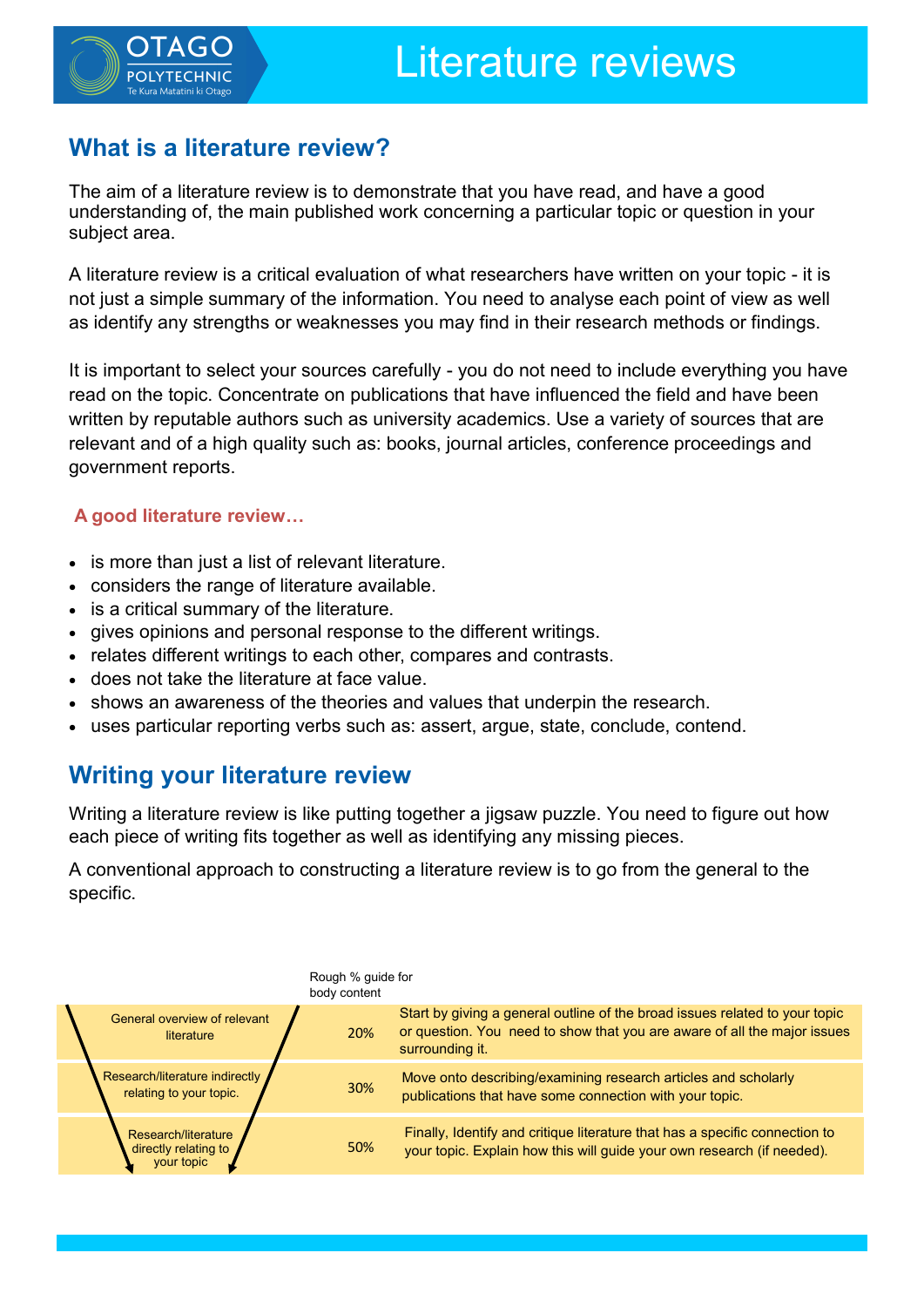

## **Before you begin to write your literature review**

Define your problem

- Which topic or field is being explored ?
- What are the main issues?
- Where do you define the boundaries?

### Search the literature

- Find materials relevant to what you are exploring
- Evaluate what you read.
	- Think about
		- \* Is it relevant to your topic?
		- \* Is it up to date?
		- \* Is the information reliable and accurate?
		- \* How are you going to organise and keep track of your sources?

Just like an essay, a literature review needs an introduction, a body, and a conclusion.

## **The introduction**

The introduction should always be one of the last writing tasks you do. It lets the reader know what the literature review contains, why it was done, what boundaries were set and an explanation of how it may inform further research.

Introduction example (on the topic of leadership styles)

Numerous theories have been developed to explain leadership style and its effect on employees' motivation within an organisation. Although a search of the literature reveals a range of such theories, five key styles are identified as being the most common. These leadership styles are: laissez-faire, autocratic, participative, transactional, and transformational. There are advantages and disadvantages within each leadership style and usually it is the culture and goals of an organisation which determine which leadership style is most effective. Although the literature explains these leadership styles in a variety of business contexts, this review will focus mainly on their application within healthcare, and in particular, the management of nursing staff.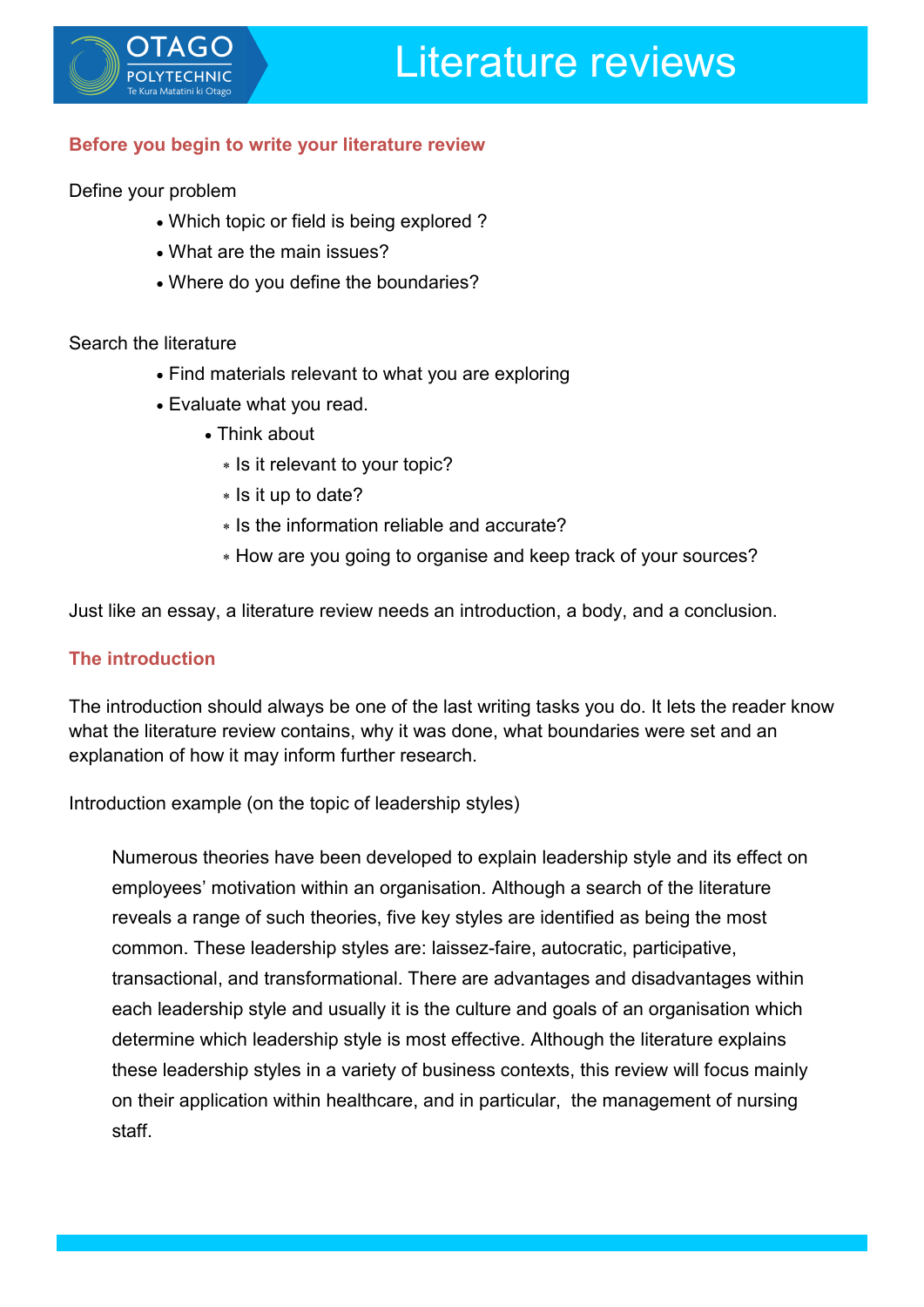



Look at how the introduction is broken down into three main parts.

Numerous theories have been developed to explain leadership style and its effect on employee's motivation within an organisation. Although a search of the literature reveals a range of such theories, five key styles are identified as being the most common.

These leadership styles are: laissez-faire, autocratic, participative, transactional, and transformational.

There are advantages and disadvantages within each leadership style and usually it is the culture and goals of an organisation which determine which leadership style is most effective.

Although the literature explains these leadership styles in a variety of business contexts, this review will focus mainly on their application within healthcare, and in particular the management of nursing staff.

Topic sentence noting there are five major themes to be covered.

Five themes identified.

Concluding sentence describing the specific focus of this review.

# **The Body**

This is where you put together all the parts of your *jigsaw* along with your own analysis of the literature and how it relates to your topic or question. Remember, it is a good idea to start by introducing the broad issues first before getting more specific. It is here that you must develop an integrated argument from all the sources that you have gathered. linking many arguments together is what makes a good literature review. Look at the following body paragraph.

Most theories around transactional leadership identify rewards and punishments as being the prime motivations for employees' engagement. Blake, Wilson and Gifford (2011) argue that transactional leadership relies on employees agreeing to follow predetermined goals based on what managers decide are important. Similarly, the theories of Smith and McPhee (as cited in Roberts et al., 2010) suggest leaders promote compliance by workers through both rewards and punishments. However, studies conducted by Bernard, Hatton and Frobisher (2015) suggest that if it becomes the overriding leadership style of a business it could lead to an environment dominated by "position, power, perks, and politics" (p.23). The transactional style of leadership can be viewed as adequate in developing employee motivation. However, the literature suggests that transformational leadership within a healthcare setting seems to be more effective.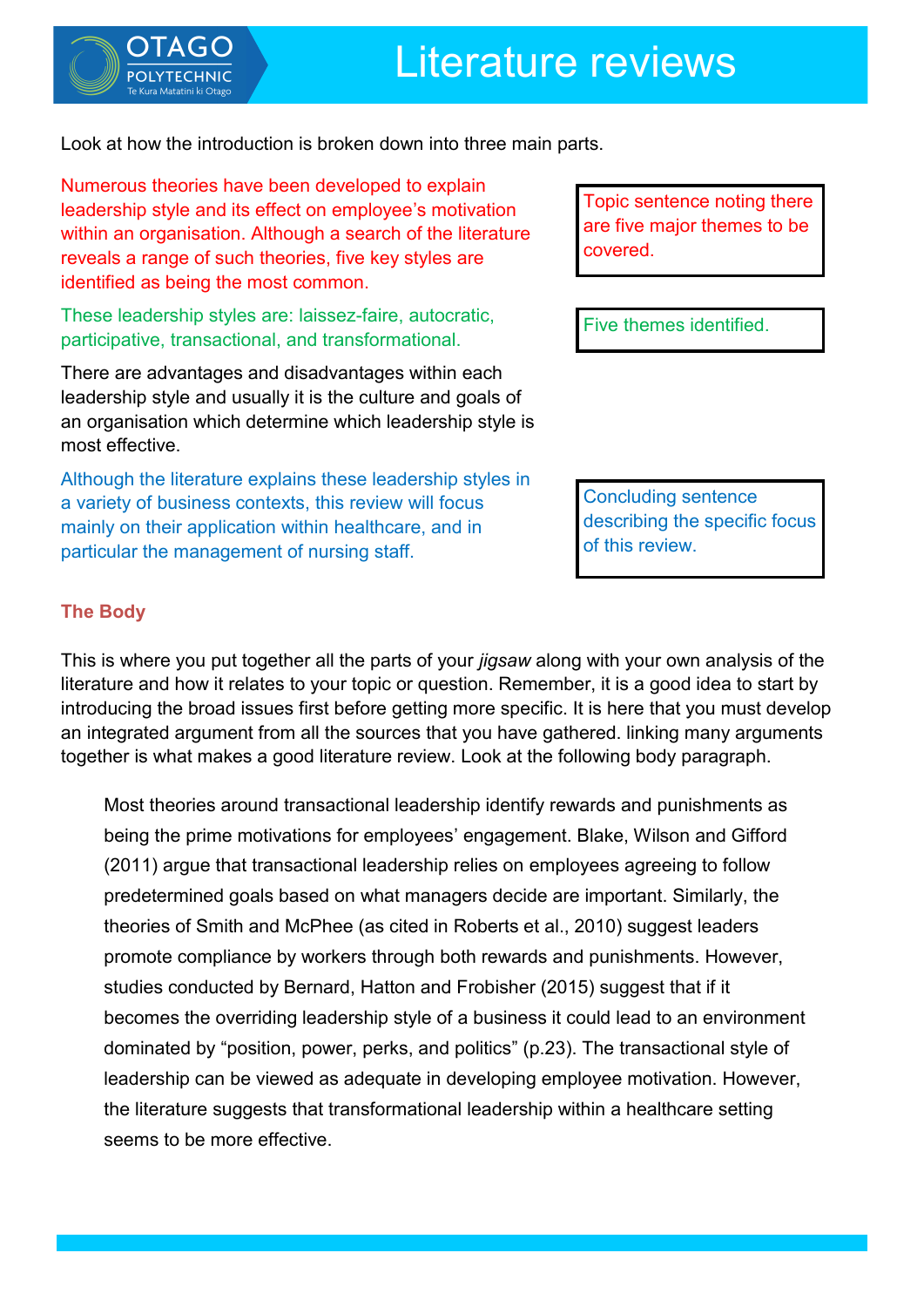# Literature reviews

Note - Not all paragraphs need to have contrasting arguments but to include some when appropriate shows you have read widely. Look how the example paragraph is broken down into its parts.

Most theories around transactional leadership identify rewards and punishments as being the prime motivations for employees' engagement.

Blake, Wilson and Gifford (2011) argue that transactional leadership relies on employees agreeing to follow predetermined goals based on what managers decide are important. Similarly, the theories of Smith and McPhee (cited in Roberts et al., 2010) suggest leaders promote compliance by workers through both rewards and punishments.

However, studies conducted by Bernard, Hatton and Frobisher (2015) suggest that if it becomes the overriding leadership style of a business it could lead to an environment dominated by "position, power, perks, and politics" (p.23).

The transactional style of leadership can be viewed as adequate in developing employee motivation. However, the literature suggests that transformational leadership within a healthcare setting seems to be more effective.

Topic sentence that introduces the main idea of the paragraph.

Supporting evidence from the literature.

Contrasting research from the literature.

Concluding sentence linking to next paragraph

A good literature review not only presents the information you have found from the literature, it often includes your own critique and evaluation of it. Even though it may be your own judgement it is a good idea to support that opinion using other literature. Look at the following paragraph.

According to Beetson (2008), transformational Leadership occurs where the leader takes a visionary position and inspires people to follow. The roles of the transformational leader in the business setting include encouraging teamwork, promoting positive self-esteem, motivating staff to perform better, and enabling staff to become more involved in developing policies and procedures (Jones & Gilkerson 2012). It can be argued that it would also be very effective in a healthcare setting where nurses are given the opportunity to have greater input into the effectiveness of their own practice. This is supported by Roberts et al. (2007) who found that nurse leaders who use transformational leadership principles create higher levels of job satisfaction, well being, and a greater commitment to the organisation. When looking to generate lasting and significant change in nursing, a transformational style of leadership should be considered.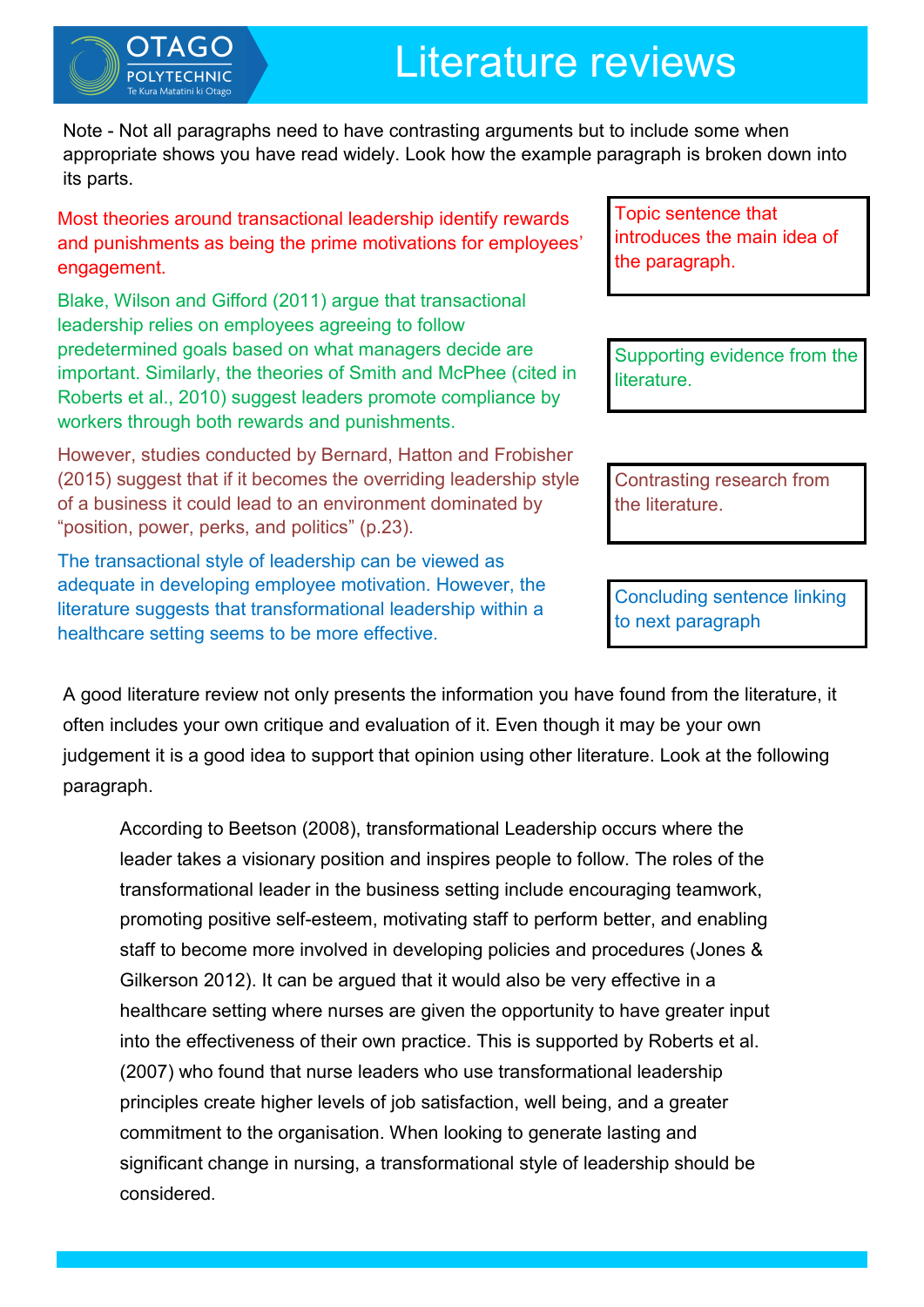

Look at how the example paragraph is broken down into its parts.

Transformational leadership is a theory that was developed by James Burns in 1978 and has since gained widespread popularity.

According to Beetson (2008), transformational Leadership occurs where the leader takes a visionary position and inspires people to follow.

The roles of the transformational leader in the business setting include encouraging teamwork, promoting positive self-esteem, motivating staff to perform better, and enabling staff to become more involved in developing policies and procedures (Jones & Gilkerson 2012).

It can be argued that it would also be very effective in a healthcare setting where nurses are given the opportunity to have greater input into the effectiveness of their own practice. This is supported by Roberts et al. (2007) who found that nurse leaders who use transformational leadership principles create higher levels of job satisfaction, well being, and a greater commitment to the organisation.

When looking to generate lasting and significant change in nursing, a transformational style of leadership should be considered.

Topic sentence that introduces the main idea.

First statement of evidence from the literature.

Second statement of evidence from the literature.

Student analysis.

Note - Not all paragraphs

Concluding statement.

need to contain an

analysis of the information but to include some when appropriate shows you have been thinking critically about what you have read.

Do not forget, just like an essay, you need to include a one or two paragraph conclusion that sums up the main points that have emerged throughout the body of your literature review.

#### **Examples of reporting verbs to present other peoples' ideas**

| According to                          | Based on the findings of  it can be argued  proposed that |                               |
|---------------------------------------|-----------------------------------------------------------|-------------------------------|
| As explained by                       | $\dots$ states that $\dots$                               | $\dots$ claims that $\dots$   |
| However,  stated that                 | $\dots$ suggested $\dots$                                 | concluded that                |
| Similarly,  stated that               | $\ldots$ for example, $\ldots$                            | $\ldots$ agreed that $\ldots$ |
| Based on the ideas of                 | $\dots$ defined $\dots$ as $\dots$                        | $\dots$ relates $\dots$       |
| As identified by                      | $\dots$ disputed that $\dots$                             | $\dots$ contrasts $\dots$     |
| With regard to  argued that           | $\ldots$ concluded that $\ldots$                          | confirmed that                |
| argues                                | $\ldots$ highlights $\ldots$                              | demonstrates                  |
| $\ldots$ found that $\ldots$          | $\dots$ identifies $\dots$                                | $\dots$ wrote that $\dots$    |
| $\dots$ demonstrated $\dots$          | … also …                                                  | $\dots$ reported $\dots$      |
| pointed out that                      | maintained that                                           | hypothesised that             |
| expressed the opinion that            | $\dots$ also mentioned $\dots$                            | $\dots$ asserts that $\dots$  |
| $\dots$ identified $\dots$            | goes on to state/suggest/say                              | emphasises                    |
| $\ldots$ challenges the idea $\ldots$ | $\dots$ showed that $\dots$                               | explored the idea             |